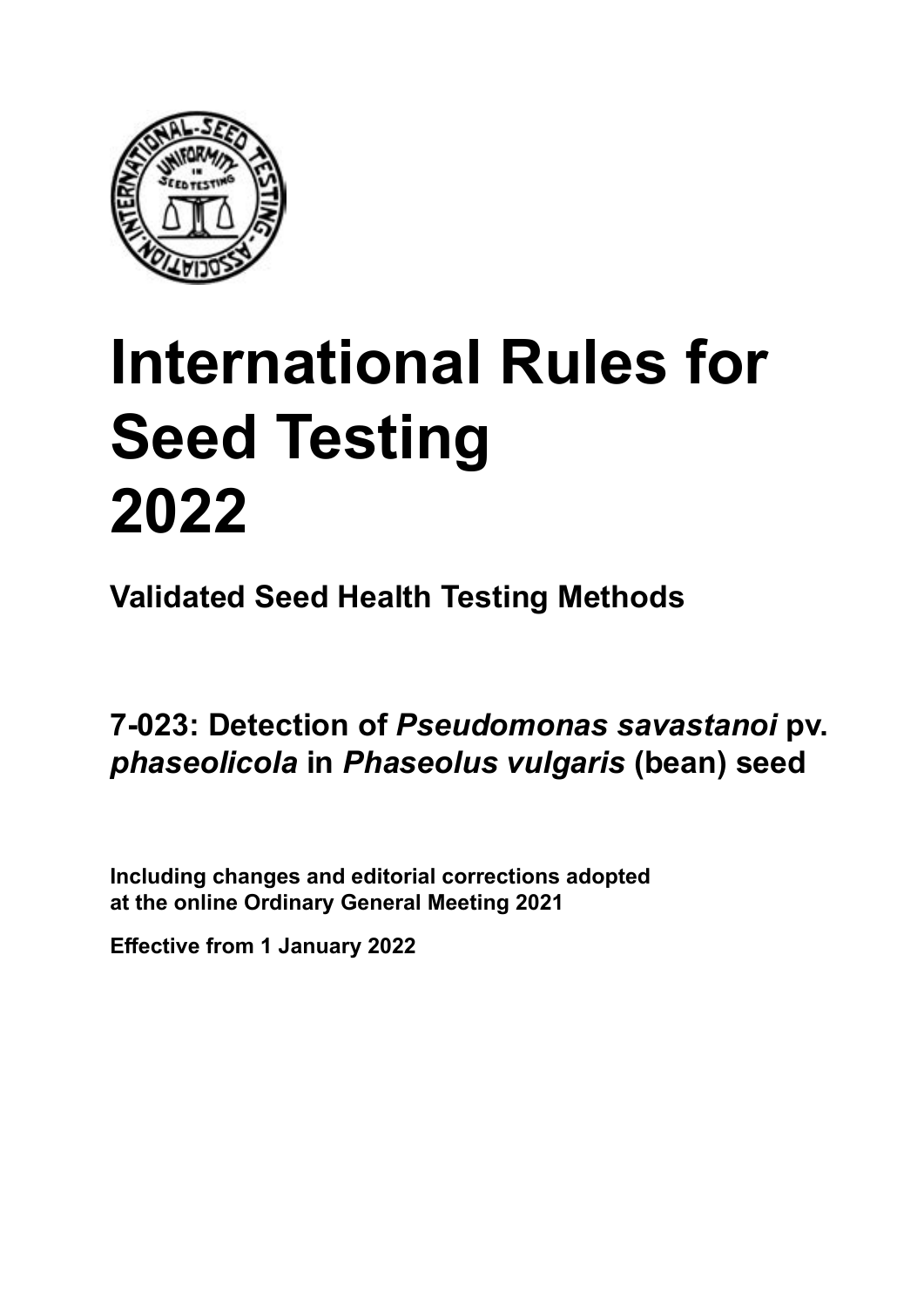#### **Validation reports**

See References. Copies are available by e-mail from the<br>ISTA Secretariat at ista.office@ista.ch. ISTA Secretariat at ista.office@ista.ch.

lems relating to this method to the ISTA Seed Health Com-<br>mittee, c/o ISTA Secretariat. mittee, c/o ISTA Secretariat.<br>i Please send comments, suggestions or reports of prob-

### **Limitation de responsabilité Disclaimer**

Whilst ISTA has taken care to ensure the accuracy of the<br>methods and information described in this method description, ISTA shall not be liable for any loss or damage, etc.<br>resulting from the use of this method.<br>. resulting from the use of this method. Whilst ISTA has taken care to ensure the accuracy of the methods and information described in this method descrip-<br>tion, ISTA shall not be liable for any loss or damage, etc. tion, ISTA shall not be liable for any loss or damage, etc.<br>resulting from the use of this method.

### **Medidas de seguridad Sicherheitsmaßnahmen Sécurité Safety precautions**

Ensure you are familiar with hazard data and take Ensure you are familiar with hazard data and take<br>appropriate safety precautions, especially during weighing out of ingredients. It is assumed that persons carrying out this test are in a laboratory suitable for carrying out microbiological procedures and familiar with the principles of Good Laboratory Practice, Good Microbiological Practice, and aseptic techniques. Dispose of all waste materials in an appropriate way (e.g. autoclaving, disinfection) and in accordance with local health, environmental and safety regulations. Glade 7: Validated Deed Health Testing holesdos<br>
Validation reports<br>
Safety precedure and also recedure to the Same Safety precedure and<br>
Same Constraints and Constraints of the Same Safety precedure and<br>
Same Constraints microbiological procedures and familiar with the principles<br>of Good Laboratory Practice, Good Microbiological Practice,<br>and aseptic techniques. Dispose of all waste materials in<br>an appropriate way (e.g. autoclaving, disinf fallstoffe sind auf geeignete Weise und entsprechend der vor Ort über der vor Ort über und Umwelt- und Umwelt-<br>Eine und Umwelt-Effective Counter of Nicholas Devel Teach Teach Teach Devel Safety precedutions<br>
Validation reports<br>
Safety precedution reports and the symbol state of the sementic of the symbol state of the based delay and share<br>
Propose of Good Laboratory Practice, Good Microbiological Practice,<br>and aseptic techniques. Dispose of all waste materials in<br>an appropriate way (e.g. autoclaving, disinfection) and in Validation reports<br>
Since The Texture 1988 and the system of the Since Theorem and the Since Theorem and the system of the Since The Since The Since The Since The Since The Since The Since The Since The Since The Since The Ensure you are familiar with hazard data and take<br>appropriate safety precautions, especially during weighing<br>out of ingredients. It is assumed that persons carrying<br>out this test are in a laboratory suitable for carrying o

### **Nota sobre el uso de traducciones Anmerkung zur Benutzung der Übersetzungen Note on the use of the translations**

The electronic version of the International Rules for Seed Testing includes the English, French, German and Spanish versions. If there are any questions on interpretation of the ISTA Rules, the English version is the definitive version. The electronic version of the International Rules for Seed Testing includes the English,<br>French, German and Spanish versions. If there are any questions on interpretation of the<br>ISTA Rules, the English version is the defin The electronic version of the International Rules for Seed Testing includes the English,<br>French, German and Spanish versions. If there are any questions on interpretation of the

Published by **Extending Association (ISTA)** The International Seed Testing Association (ISTA) Zürichstr. 50, CH-8303 Bassersdorf, Switzerland

© 2022 International Seed Testing Association (ISTA)

Alle Rechte vorbehalten. Kein Teil dieses Werkes darf in irgendwelcher Form oder durch Online ISSN 2310-3655

All rights reserved. No part of this publication may be reproduced, stored in any retrieval All rights reserved. No part of this publication may be reproduced, stored in any retrieval<br>system or transmitted in any form or by any means, electronic, mechanical, photocopying,<br>recording or otherwise, without prior per recording or otherwise, without prior permis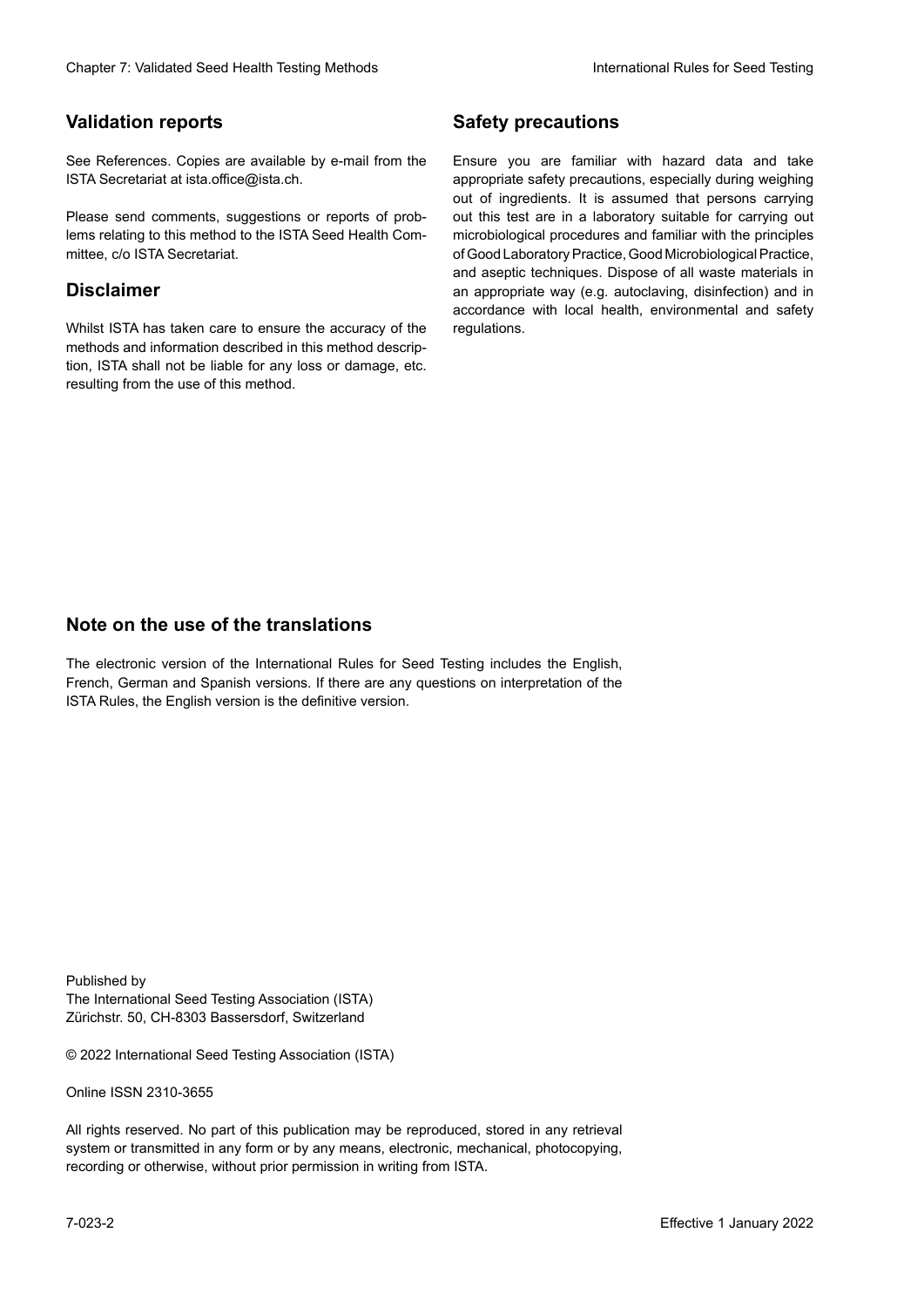# 7-023: Detection of *Pseudomonas savastanoi* pv. *phaseolicola* in *Phaseolus vulgaris* (bean) seed

**Hospedante:** *Phaseolus vulgaris* L. **Wirtspflanze:** *Phaseolus vulgaris* L. **Hôte :** *Phaseolus vulgaris* L. **Host:** *Phaseolus vulgaris* L.

- Pathogen(s): Pseudomonas savastanoi pv. phaseolicola (Burkh.) Gardan, Bollet, Abu, Ghorrah, Grimont & Grimont, syn. *P*. *syringae* pv. *phaseolicola* (Burkh.) Grimont, syn. *P*. *syringae* pv. *phaseolicola* (Burkh.) Young, Dye & Wilkie
- Prepared by: International Seed Health Initiative for Vegetable Crops, ISF (ISHI-Veg) Vegetable Crops, ISF (ISHI-Veg)
- Authors: Kurowski, C.<sup>1</sup> & Remeeus, P.M.<sup>2</sup>  $H_1$ <sub>ris</sub> Moran Seed Company, 9142 Mace Blvd, Da-<sup>1</sup>Harris Moran Seed Company, 9142 Mace Blvd, E-mail: c.kurowski@harrismoran.com 2 E-Mail: c.kurowski@harrismoran.com Courriel : c.kurowski@harrismoran.com E-mail: c.kurowski@harrismoran.com  $\Sigma$ -man: C.Kurowski@narrismoran.com Pinakiumbouw, P. -Naktuinbouw, P.O. Box 40, 2370 AA<br>veen, Netherlands<br>- $W\text{SKI}(\omega)$  harmsmoran.com <sup>2</sup>Naktuinbouw, P.O. Box 40, 2370 AA Roelofarends-Davis, CA 95616, USA E-mail: p.remeeus@naktuinbouw.nl

#### **Historial de revisiones Revisionsstand Historique de la révision Revision history**

 $Version 1.0, 2007-01-01$ 

Version 1.1, 2013-01-01: Definition of sample size Version 1.2, 2014-01-01: Common name of host added Version 1.3, 2017-01-01: Materials: numbers of Petri

dishes for media deleted; Reporting results revised Version 1.4, 2021-01-01: Sample size revised

## Versión 1.4, 2021-01-01: Tamaño de la muestra, revisado Version 1.4, 2021-01-01 : « Taille de l'échantillon » **Background**

**Antecedentes** for *Pseudomonas savastanoi* pv. *phaseolicola* (*Psp*; Van dolph, 1996). Not only do the extraction methods in these working sheets differ, they also differ from the stationary overnight soaking commonly used in the testing laboratories of the seed industry. In practice, this has proven to be adequate in terms of sensitivity. Therefore, stationary<br>examinent assetting is next of the present version for the overnight soaking is part of the present version for the<br>detection of *Psp* and was incorporated in the validation<br>study (Kurowski & Remeeus, 2007). de antique sourcing to pure or the present version for the detection of  $Psp$  and was incorporated in the validation ISTA has published two working sheets (Nos. 65 and 66) Die ISTA hat zwei Methoden (working sheet No. 65 und **Historique** Vuurde & Van den Bovenkamp, 1987; Jansing & Rustudy (Kurowski & Remeeus, 2007).

 $\sum_{i=1}^{\text{SUUU}}$  (Kurowski & Reflictus, 2007). bour is i $\Lambda$  working sheets are based on diffusion plating, although an immunofluorescence (IF) prescreening is part of working sheet No. 65. The present Both ISTA working sheets are based on dilution<br>plating, although an immunofluorescence (IF) pre-<br>screening is part of working sheet No. 65. The present

version (Kurowski & Remeeus, 2007) abandons this IF prescreening. Instead of plating in triplicate on modin<br>fied sucrose peptone (MSP), as in working sheet No. 66, two plates of MSP and two plates of an additional<br>medium, milk Tween<sup>TM</sup> (MT; Goszczynska & Serfon-<br>tein, 1998), are used MT can complement MSP and medium, milk Tween™ (MT; Goszczynska & Serfonrecent Tween Tween (press, 2002), succession of 2000 and tein, 1998), are used. MT can complement MSP, and has the advantage of being able to detect Xanthomonas MSP y tiene la ventaja de poder detectar *Xanthomonas axonopodis* pv. *phaseoli* (*Xap*), which is not possible on axonopodis pv. phaseoli (Xap), which is not possible on<br>MSP. Furthermore, MT allows *Pseudomonas savastanoi* MSP. Además, MT permite distinguir *Pseudomonas* pv. *phaseolicola* to be distinguished from colonies of *savastanoi* pv. *phaseolicola* de colonias de *Pseudomonas seudomonas syringae* pv. *syringae*. The value of MT for detection of *Psp* and *Xap* has been demonstrated in practice and in method validation studies for both pathogens tice and in method validation studies for both pathogens (Kurowski & Remeeus, 2007; Sheppard & Remeeus, 2006). pv. *phaseolicola* von Kolonien von *Pseudomonas syringaePseudomonas syringae* pv. *syringae*. La valeur du MT *Pseudomonas syringae* pv. *syringae*. The value of MT for  $2000$ ). **Hostics** *Phase Company* 1.2 (weight *Cherology the Cherology Cherology (Kurowski & Remetons 2007) absolutes the transference (IF) and weak company (Napple Absolutes) Company (Napple Absolutes) Company (Napple Absolutes)* Dans la version actuelle, l'identification finale de *Psp* International Rules International Rules for Seed Testing Chapter 7: Validated Seed Health Testing Methods<br> **International Report For Seed Testing Chapter 2: Validated Seeding Chapter 2: Validated Seed Health Testing Chapt** 

In the present version, the final identification of *Psp* is based on a pathogenicity assay on bean seedlings, as in working sheet No. 65; the phaseolotoxin assay of working sheet No. 66 is not widely used and does not identify all strains of the pathogen (Rico et al., 2003). A subculturing step, to further assist in identifying suspect colonies, has been added to the method. In the present version, the final identification of  $Psp$ is based on a pathogenicity assay on bean seedlings, as in<br>working sheet No. 65; the phaseolotoxin assay of work-<br>ing sheet No. 66 is not widely used and does not identify In the present version, the final identification of *Psp* working sheet No. 65; the phaseolotoxin assay of work-

## **Semences traitées Treated seed**

tion of Pseudomonas savastanoi pv. phaseolicola (Psp) on treated seed. Seed treatments may affect the performance of the method. (Definition of treatment: any process, physical, biological or chemical, to which a seed lot<br>is subjected, including seed coatings. See 7.2.3.) is subjected, including seed coatings. See 7.2.3.) lote de semilla incluyendo las semillas recubiertas. Ver scher oder chemischer Natur, dem eine Saatgutpartie un-This method has not been validated for the determina-

#### Sample size Sample size

The sample (total number of seeds tested) and subsample<br>size to be tested depend on the desired tolerance standard the detection limit (theoretical minimum number of pathogen propagules per seed which can be detected). The minipropagares per seca winen can be detected). The filmpropaganes per secu which can be detected). The filmin-<br>mum recommended sample size is 5000 seeds and the máximum subsample size should be toob seeds. size to be tested depend on the desired toterance standard<br>(maximum acceptable percentage of seeds infested) and maximum subsample size should der Noorseeds.<br>Theoretische Mindestructure pro Samen, die nachgewiesen pro Samen, die nachgewiesen werden können) ab. Die emp-The sample (total number of seeds tested) and subsample tion (nombre maximum subsample size is 5000 seeds and the maximum subsample size should be 1000 seeds.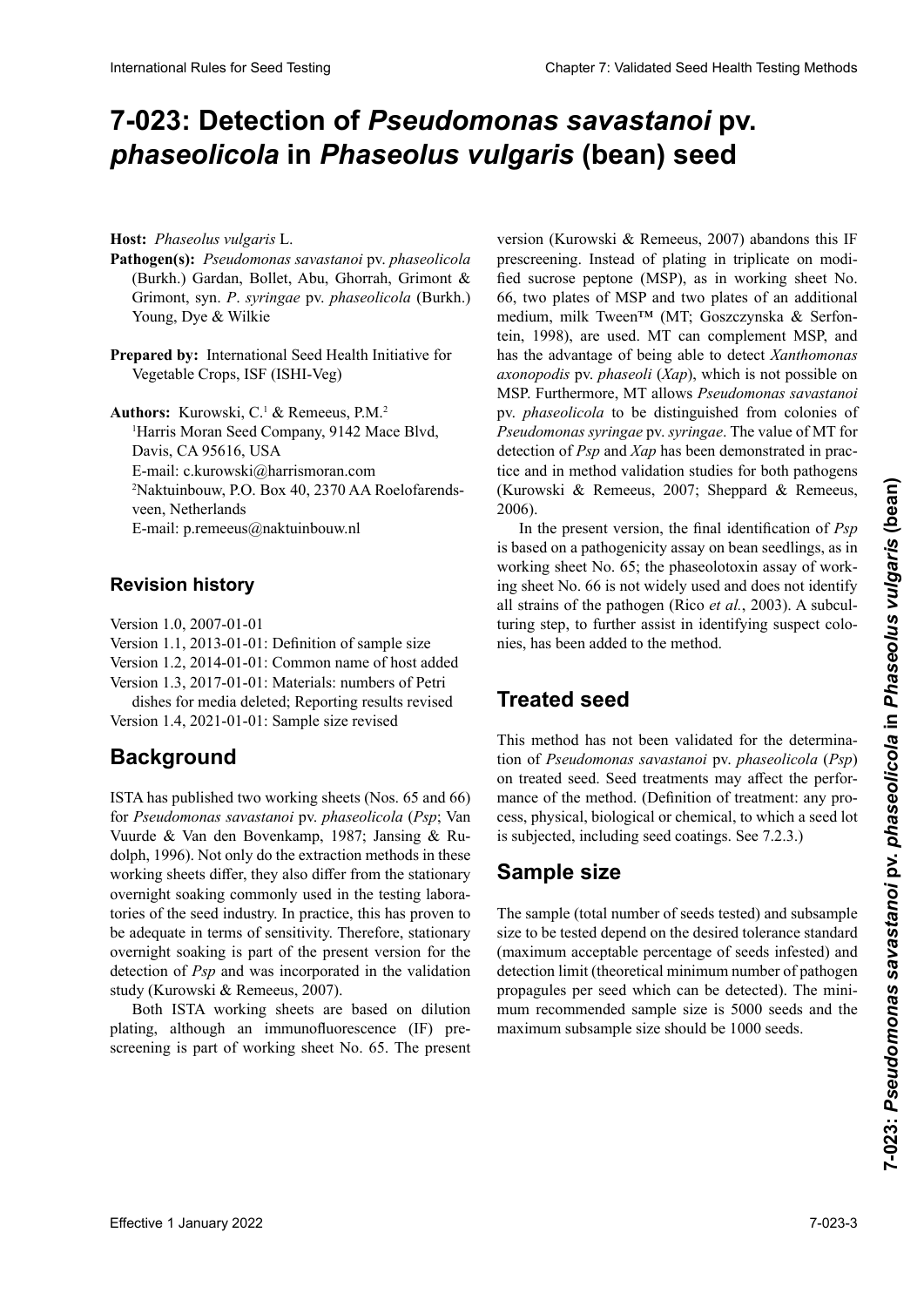## **Materiales Material MatérielMaterials**

- Reference material: a known strain of Pseudomonas savastanoi pv. phaseolicola or standardised reference riel de référence standardisé de référence standardisé de référence standardisé en la concert de référence standardisé en la concert de référence standardisé en la concert de référence standardisé en la concert de la conce
- **Plates of MT medium:** 90 mm Petri dishes
- **Plates of MSP medium:** 90 mm Petri dishes
- Plates of King's B (KB) medium: for subculturing (at least 1 sectored plate per subsample) least 1 sectored plate per subsample)
- **Polythene bags or containers:** with sterile saline (0.85 % NaCl) plus Tween<sup>TM</sup> 20 (0.02 %; 0.2 ml/l) for soaking of seeds (volume [ml] required is equivalent  $\frac{1}{2}$ (0.85 % NaCl) plus Tween™ 20 (0.02 %; 0.2 ml/l) for soaking of seeds (volume [ml] required is equivalent<br>to 2.5 × TSW (g)) [ml] requerido es equivalente a 2,5 **×** PMS [g]) to 2.5 **×** TSW [g])
- **Dilution bottles:** containing 4.5 ml of sterile saline  $(2)$  $\frac{1}{2}$  contrast containing the  $\frac{1}{2}$  por sub-muestral estérite subper subsample). Omer volumes may be accept  $\mu$ ion bottest conditing 1.5 in of sterie same  $(z$ lution sources. Containing 1.5 III or stérile staine (2 per subsample). Other volumes may be acceptable (2 (see General methods)
- **Etanol 70 % u otro producto desinfectante equivalen***the change of equivalent dismitting product.* INCURRECTION OF SUITACES AND Equipment **70-prozentiges Ethanol oder entsprechendes Desinfek***to* change of equivalent undirecting product. for  $\frac{1}{\sqrt{2}}$ générales)<br>Urban **70** % ethanol or equivalent disinfecting product: for disinfection of surfaces and equipment
- ubator:<br>2000 -**Balanza:**  $\frac{18-20}{10}$ **Incubator:** capable of operating at  $28 \pm 2$  °C,  $20-25$  °C and  $18-20$  °C **Ether de maintenir une temperature de maintenir une temperature de maintenir une de maintenir une de maintenir <br>Temperature de maintenir une de maintenir une de maintenir une de maintenir une de maintenir une de maintenir**
- **Balance:** capable of weighing to the nearest 0.001 g **Balance:** capable of weighing to the nearest 0.001 g
- **pH meter:** capable of being read to the nearest 0.01 pH **Pipetas automáticas:** verificar la exactitud y precisión y precisión y precisión y precisión y precisión y precisión y precisión y precisión y precisión y precisión y precisión y precisión y precisión y precisión y precis unit **pH-mètre :** capable de lecture à 0,01 unité de pH unit
- tomatic pip regularly **Automatic pipettes:** check accuracy and precision Automatic pipettes: check accuracy and precision
- Bean seedlings: susceptible to all races of the pathogen for pathogenicity test (e.g. 'Helda')
- **Cold room or refrigerator:** operating at 5  $\pm$ 4 °C

#### **Preparación de la muestra** Sample preparation  $5 + 4$

This can be done in advance of the assay.

This can be done in advance of the assay.<br>It is vital to exclude any possibility of cross-contamination between seed samples. It is therefore essential to<br>disinfect all surfaces, containers, hands, etc. both before disinfect all surfaces, containers, hands, etc. both before and after handling each sample. This can be achieved by<br>using swabbing or spraying equipment with gloves and using swabbing or spraying equipment with gloves and Si la muestra enviada es recibida en varios paquetes, Wenn die Untersuchungsprobe in mehreren Teilpro-70 % ethanol. 70 % ethanol.<br>If the submitted sample is received in several packets, **EFFECT 100** of the nearest 0.001 g and 18-20 properties in the case of the distribution and the undit of selective media (M1 and the nearest 0.001 pll and the phaseology and procedure in the MSD and space of the selectiv

these should be combined by emptying into a new, clean obtener had not mixing by polythene bag and mixing by hand to give a composite<br>comple sample.

pes.<br>Count the number of soods in a known woight. Esti mate the thousand-seed weight (TSW) as: Simple.<br>
Simple.<br>
Simple.<br>
Simple the number of seeds in a known weight. Estimate the thousand-seed weight (TSW) as:<br>
TSW (melangeant) pour obtenur obtenir un échantillon composite. 1. Count the number of seeds in a known weight. Esti-

 $TSW = (weight \space of \space seeds / number \space of \space seeds) \times 1000$ 

2. Based on the estimated TSW, weigh out subsamples of the required size into new, clean polythene bags or  $\alpha$ del también requestion, en angliedo regular de politica nuevas de politica nuevas de politica nuevas de politica nuevas de politica nuevas de politica nuevas de politica nuevas de politica nuevas de politica nuevas de or the required size lino hew 2. Based on the estimated TSW, weigh our subsamples of the required size into new, clean polythene bags or containers.  $\mathbf{S}$  = (masses).

## **Métodos Methoden MéthodesMethods**

Critical control points are indicated by CCP.

- 1. Extraction
- 1.1 Suspend seeds in sterile saline plus Tween<sup>TM</sup> 20<br>(0.02 % v/v) in a polythene bag or container. The volume of saline required in millilitres should be equiva- $(0.02 \% v/v)$  in a polythene bag or container. The volume of saline required in millilitres should be equivalent to 2.5  $\times$  TSW (g). For example: if TSW = 300 g, the volume of saline required is 2.5  $\times$  300 = 750 ml the volume of saline required is  $2.5 \times 300 = 750$  ml (Olivier & Remeeus, 2004). (Olivier & Remeeus, 2004).<br>1.2 Soak subsamples overnight (16–18 h) at  $5 \pm 4$  °C). Clearlos 7. Validated Seed Hewitt Herica control Methods<br>
Methods<br>
Methods<br>
Methods<br>
Methods<br>
However, and control Methods<br>
However, and control Methods<br>
However, and control Methods<br>
However, and control Methods<br>
However Chaos 7 Validaris Searl Health Costing<br>
Methods<br>
Methods Searl Health Costing<br>
Methods Searl Health Costing<br>
Methods Excelsive Chaos and the Chaos and the Chaos and the Chaos and the Chaos and the Chaos and the Chaos and lent to 2.5 × TSW (g). For example: if TSW = 300 g,<br>the volume of saline required is 2.5 × 300 = 750 ml<br>(Olivier & Remeeus 2004)
	-
	- 1.2 Sources substant processes during the contribution and plating
	- 2. Dilution and plating<br>2.1 Shake the polythene bag or container to obtain a ho-2.1 bildhe die polydiene bag et étalement.
	- 2.2 Prepare a tenfold dilution series from the seed extract. repart a tentour untuon series nom the seed extract.<br>Pipette 0.5 ml of the extract into 4.5 ml of sterile saline and vortex to mix  $(10^1 \text{ dilution})$ . Pipette 0.5 ml of the  $\frac{10! \text{ N}}{20}$  and voltex to mix (10 diffusion). Fipette 0.5 mil of the  $10<sup>2</sup>$  diffusion into another 4.5 ml of sterile saline and and vortex to mix  $(10^1$  dilution). Pipette 0.5 ml of sterile same<br>  $10^1$  dilution into another 4.5 ml of sterile saline and<br>
	vortex to mix  $(10^2$  dilution)(see General methods).  $10<sup>1</sup>$  dilution into another 4.5 ml of sterile saline and
	- vortex to mix (10<sup>-</sup> dilution) (see General methods).<br>2.3 Pipette 100 μl of each dilution and the undiluted seed vortex to mix (10<sup>-</sup> dilution)(see General methods).<br>Pipette 100  $\mu$ l of each dilution and the undiluted seed<br>extract onto plates of each of the selective media (MT, extract onto plates of each of the selective media (M1,<br>MSP) and spread over the surface with a sterile bent glass rod (see General methods).
	- 2.4 Incubate inverted plates at  $28 \pm 2$  °C) and examine after  $4-5$  d (see section 5). 2.4 Incubate inverted plates at  $28 \pm 2$  °C) and examine at-<br>ter 4–5 d (see section 5).<br>3. Positive control (culture or reference material)<br>3.1 Prepare a suspension of a known strain of *Psp* in ster-
	- 3. Positive control (culture or reference material)
	- ile saline or reconstitute standardised reference material according to the supplier's instructions.
	- 3.2 Dilute the suspension sufficiently to obtain dilutions containing approximately  $10<sup>2</sup>$  to  $10<sup>4</sup>$  cfu/ml. This may require up to seven tenfold dilutions from a turbid suspension.
	- suspension.<br>3.3 Pipette 100 µl of appropriate countable dilutions onto plates of each of the selective media (MT, MSP) and spread over the surface with a sterile bent glass rod.<br>Incubate plates with the sample plates.<br>Sterility check
	- 3.4 Incubate plates with the sample plates.
	- 4. Sterility check
	- 4.1 Plate a dilution series from a sample of the extraction medium (i.e. saline + Tween<sup>TM 20)</sup> containing no tion medium (i.e. saline + Tween<sup>TM</sup> 20), containing no  $\sum_{\text{seeds}}$  and plate on each of  $\frac{3}{4}$  $\frac{1}{2}$  each of the media as for samples seeds, and plate on each of the media as for samples.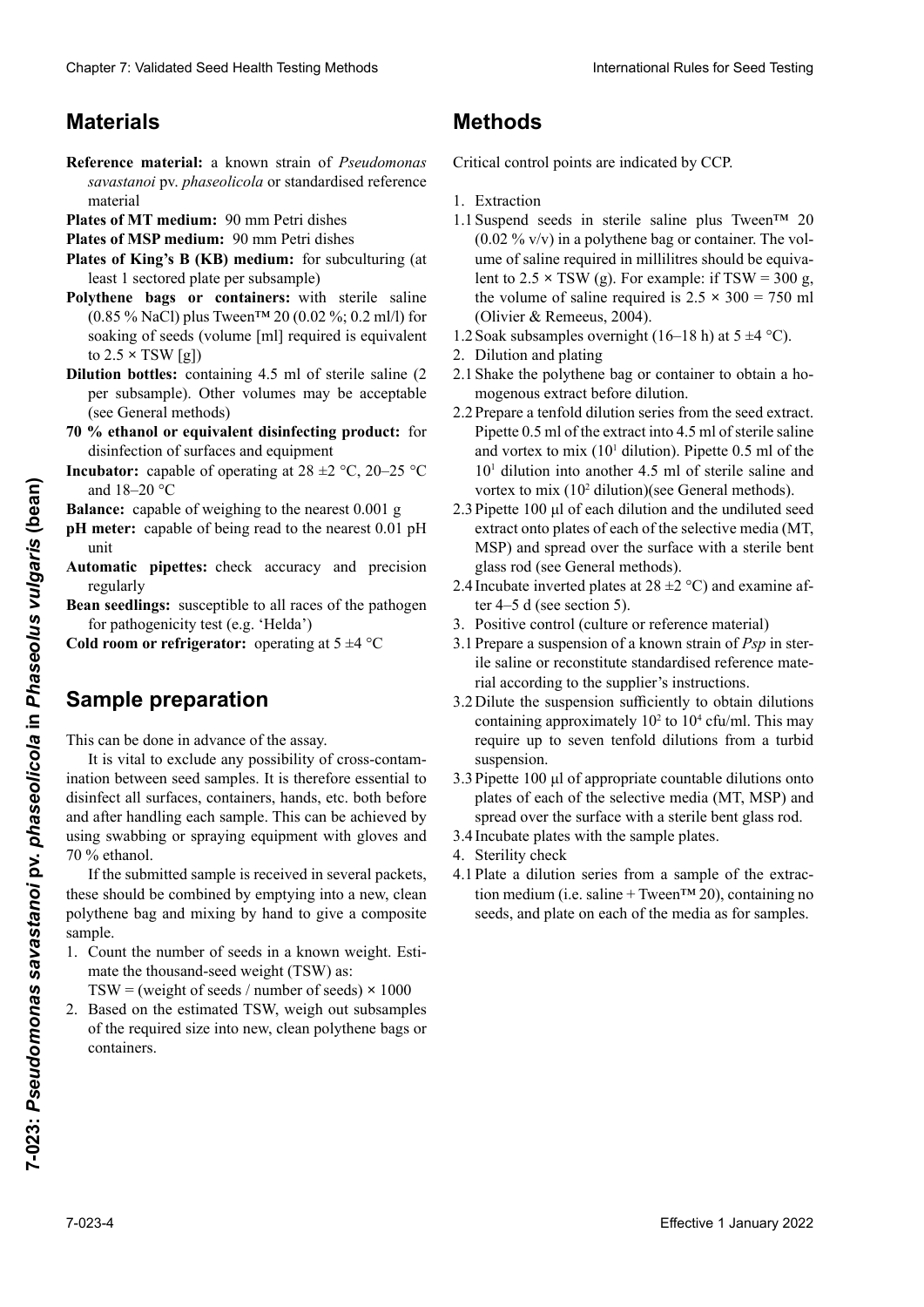- 5. Examination of the plates
- 5. Examination of the plates<br>5.1 Examine sterility check and recovery of positive con-<br>trols on semi-selective medium (CCP). trols on semi-selective medium (CCP). 5.1 Examine sterility check and recovery of positive con-
- 5.2 Examine the sample plates for the presence of typical Psp colonies by comparison with the positive control<br>plates. de colonias típicas de *Psp* mediante comparación comparación comparación comparación comparación comparación com plates.
- 5.3 After 4–5 d on MT, *Psp* colonies are creamy white, flat, circular, 4.5–5 mm in diameter (Fig. 1).<br>5 4 A fter 4–5 d on MSP *Psp* colonies are circular, raised.
- After  $4-5$  d on MSP  $P$ sp colonies are circular raised globose, glistening and light yellow with a less dense entre. The medium around the colony turns light yelcirculares in the color in the color color color color color color color color color color color color color color color color color color color color color color color color color color color color color color color color flat, circular, 4.5–5 mm in diameter (Fig. 1).<br>After 4–5 d on MSP, *Psp* colonies are circular, raised<br>globose glistening and light vellow with a less dense 5.4 After 4–5 d on MSP, *Psp* colonies are circular, raised
- 5.5 The colony size and colour can differ within a sample.
- The colory size and colour can differ within a sample. desimate the name of  $\sigma$ . 5.6 Estimate the number of suspect and other colonies  $\left(\cos C \right)$
- $\frac{1}{2}$  Confirmation and identification of suspect colonies
- de un mation di<br>Certain division  $\overline{5}$ . Estimar el número de colonics to sectored plates of KD. to prevent cross-contamination or isolates, use a new<br>sectored plate for each subsample. The precise numsectored plate for each subsample. The precise numbers of colonies subcultured will depend on the number and variability of suspect colonies on the plate; if ber and variability of suspect colonies on the plate; if<br>present, at least six colonies should be subcultured per subsample (CCP).  $6.1$  Subsection and identification of suspect colonies 6.1 Subculture suspect colonies to sectored plates of KB. sectored plate for each subsample. The precise numbers of colonies subcultured will depend on the num-Subcuriure suspect colonies to sectored plates of KB.<br>To prevent cross-contamination of isolates, use a new sectorea plate bers of colonies subcultured will depend on the numpresent, at least six colonies should be subcultured per subsample (CCP).
- 6.2 Subculture the positive control isolate to a sectored plate for comparison. 6.2 Subculture the positive control isolate to a sectored<br>plate for comparison.<br>6.3 Incubate sectored plates for 2–4 d at  $28 \pm 2$  °C).
- 
- 6.3 Incubate sectored plates for 2–4 d at 28  $\pm$ 2 °C).<br>6.4 Compare appearance of growth with positive control. On KB in general, *Psp* develops creamy or white circular and flat colonies (CCP)(Fig. 3).
- cular and flat colonies (CCP)(Fig. 3).<br>6.5 Confirm the identity of isolates by pathogenicity on bean seedlings of known susceptibility (CCP).
- 6.6 Record results for each colony subcultured.
- 7. Pathogenicity assay (Fenwick & Guthrie, 1969; Van Vuurde & Van den Bovenkamp, 1989)
- 7.1 Incubate seeds of a bean cultivar known to be susceptible to all races of  $P_{SD}$  (e.g. 'Helda') in rolled germitible to all races of *Psp* (e.g. 'Helda') in rolled germination paper for 3–4 d (crook-neck stage) at 18–20 °C in darkness. in darkness.<br>7.2 Dip a sterile toothpick or needle in the bacterial cul-
- ture on a 2–4 d KB culture (e.g. sectored plate).
- 7.3 Stab the needle through the cotyledon. Turn the toothpick or needle slightly while withdrawing to release pron of hoodie sugnary with whitelet and g to referred docternal recording the toomplex of necession section.  $7.4 \text{J}$  and  $4t$ ,  $2 \text{m}$  estérimento de la un cultivo bacteril en un cultivo bactervolverig. Ne infeeling the toomplex of needle between  $K_{\text{B}}$  and  $\Lambda_{\text{B}}$  are all the planet in  $\Lambda_{\text{B}}$ pour or needle ongarry with a wandawing to verdee<br>bactéria. Re-infecting the toothpick or needle between<br>inoculations is recommended.
- $r_{\text{in−2}}$  securings per isolate. 7.4 Inoculate 2 seedlings per isolate.
- 7.5 Inoculate seedlings with the positive control isolate<br>and a negative control with only a toothpick or needle and a negative control with only a toothpick or needle (CCP).  $(CCP)$ .
- 7.6 Inoculated seedlings are transferred to damp soil in a humidity chamber (70–80 % RH) for 4–5 d at 20–<br>25 °C (light:dark 12:12). 25 °C (light:dark 12:12).
- 7.7 Record symptoms after 4–5 d and again at 8–10 d if necessary. After 4–5 d but before deterioration of<br>the cotyledons the flat inner sides of the cotyledons the cotyledons, the flat inner sides of the cotyledons are inspected for typical 'greasy' spots at the point of  $\frac{1}{\pi}$   $\frac{1}{\pi}$   $\frac{1}{\pi}$   $\frac{1}{\pi}$  Compare with positive control  $\alpha$ días, pero antes de que los cotiledones se determines se determines se determines se determines se determines se determines se de  $\left(\frac{\cos\theta}{\cos\theta}\right)$  $(\text{CCF})$ .  $\frac{1}{\sqrt{1-\frac{g^2}{c^2}}}$  inoculation (Fig. 4). Compare with positive control inoculation (Fig. 4). Compare with positive control  $(CCP)$ .  $(0.01)$ . (CCP).

#### en el punto de inoculación (Fig. 4). Comparar con el punto de institución de institución en el comparar con el<br>En el punto de institución de institución de institución de institución de la contradición de la contradición **General methods**

- should be prepared by pipetting  $0.5$  ml ( $\pm 5$  %) from universal bottle (screw-capped) or similar container containing 4.5 ml  $(\pm 2 \%)$  of sterile diluent and then containing 4.5 mi ( $\pm$ 2 %) or sterile dilucht and then vortexing to mix prior to the next dilution step. A new sterile pipette tip should be used for each dilution step. Pipettes should be checked regularly for accuracy and precision and recalibrated as necessary. It is acceptable to prepare tenfold dilutions using other volumes, precision and recalibrated as necessary. It is accept-<br>able to prepare tenfold dilutions using other volumes,<br>provided that the laboratory can demonstrate that the required accuracy and precision can be achieved.<br> aus einem gut gemischten Samenextrakt oder voraus-**Preparation of tenfold dilution series:** Each dilution  $\alpha$  wen-inixed seed extract or previous differentiation into a should be prepared by pipetting 0.5 ml ( $\pm$ 5 %) from<br>a well-mixed seed extract or previous dilution into a<br>universal bottle (screw-capped) or similar container vortexing to mix prior to the next dilution step. A new<br>sterile pipette tip should be used for each dilution step.<br>Pipettes should be checked regularly for accuracy and<br>precision and recalibrated as necessary. It is accept precision and recalibrated as necessary. It is accept-
- Plating of dilutions: This should be done as soon as possible after dilutions have been prepared, and certing of dilutions: This should be done as soon as possible after dilutions have been prepared, and cerpossible after dilutions have been prepared, and certainly within 30 min. Working from the highest (most petted onto the centre of a surface-dry, labelled agar<br>plate. The liquid should then be spread evenly over plate. The liquid should then be spread evenly over the entire surface of the medium with a bent glass rod. If care is taken to work from the highest to the lowest dilution (or undiluted extract) a single pipette tip and a single bent glass rod can be used for each sample. Ensure that all liquid has been absorbed by the agar<br>before inverting and incubating plates. If necessary, before inverting and incubating plates. If necessary, allow plates to dry under a sterile airflow in a microalta (m<sub>ast</sub>arta (más diluita) a la más baja (o extracto sin diluita).<br>Diología de la fatu extracto sin disminer flouv hood se punta se punta de procession punta de pietro de procession de procession de procession de procession de procession de procession de procession de procession de procession de procession de procession de procession de pro dilute) dilution to the undiluted extract, 0.1 ml is pidie gesamte Flüssigkeit von der Agarober-Flüssigkeit von der Agarober-Flüssigkeit von der Agarober-Flüssigkeit<br>Die gesamte biological safety cabinet or laminar-flow hood. dilute) dilution to the undiluted extract, 0.1 ml is pipetted onto the centre of a surface-dry, labelled agar plate. The liquid should then be spread evenly over the entire surface of the medium with a bent glass rod. If c **International Rule To Seed Testing** Chapter 7: Validated Seeding void Local Dealth Testing Nelson<br>
2. Local Dealth Testing Rule To University of The Dealth Testing Rule Dealth Testing Rule (1) and the present of Fermion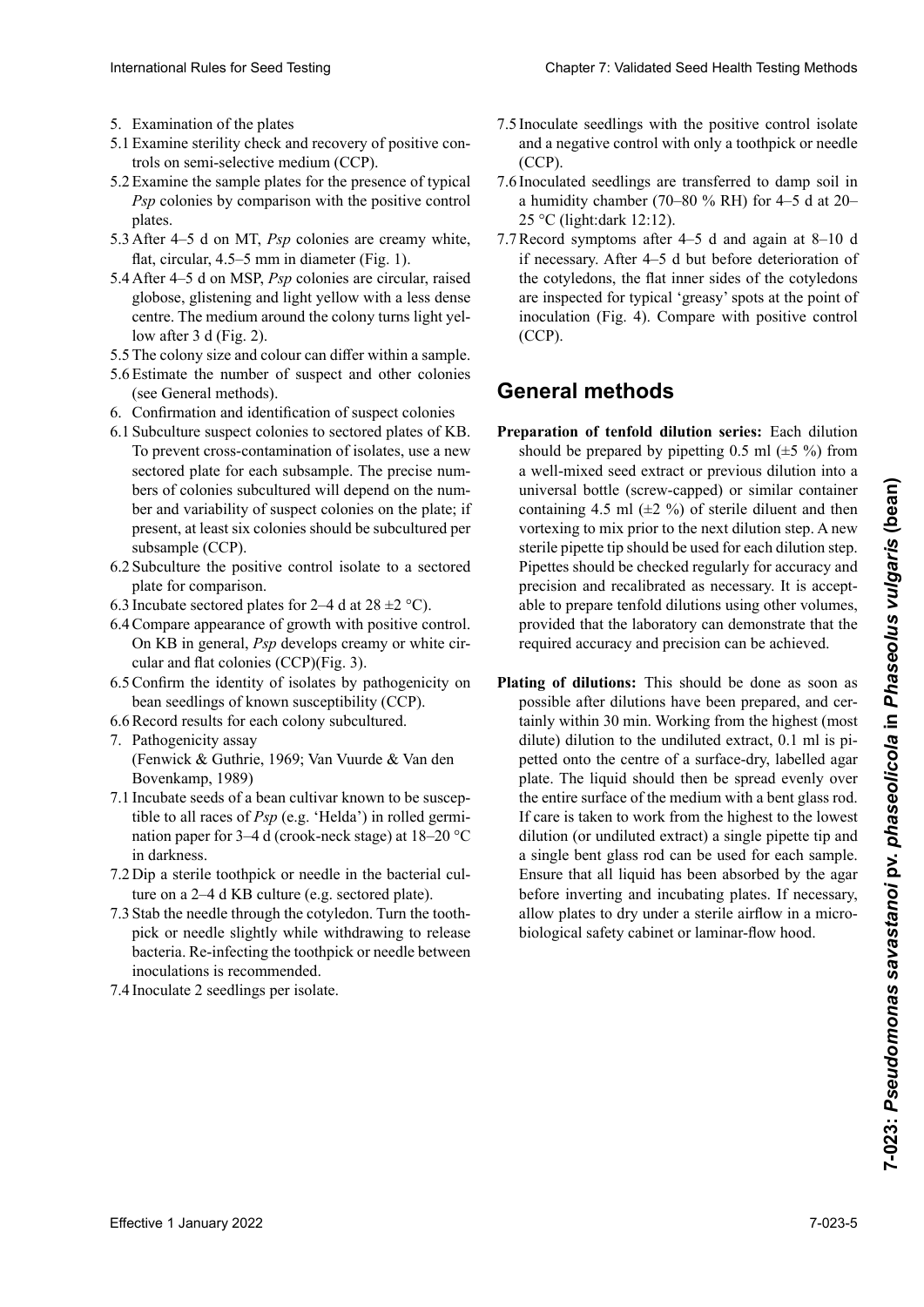

**Figure 1.** *Pseudomonas savastanoi* pv. *phaseolicola* colonies on MSP plates after 4 d are circular, raised globose, glistening and light yellow, and the medium around the colony turns light yellow. The Kolonies devient jaune clair verfails was devient jaune clair. The colonies of



Figure 2. Pseudomonas savastanoi pv. phaseolicola colonies on MT plates after 4 d are creamy white, flat, circular and 4.5–5 mm in diameter.



**Figure 3.** Isolation of *Pseudomonas savastanoi* pv. *phaseolicola* by sectoring on KB medium showing white, creamy and flat colonies.



**Figure 4.** Germinated bean seedlings. The method of inoculation.



**Figure 5a, b.** Typical *Pseudomonas savastanoi* pv. *phaseolicola* symptoms in a pathogenicity test, indicated as a typical<br>'greasy' spot (arrows) at the point of inoculation. 'greasy' spot (arrows) at the point of inoculation.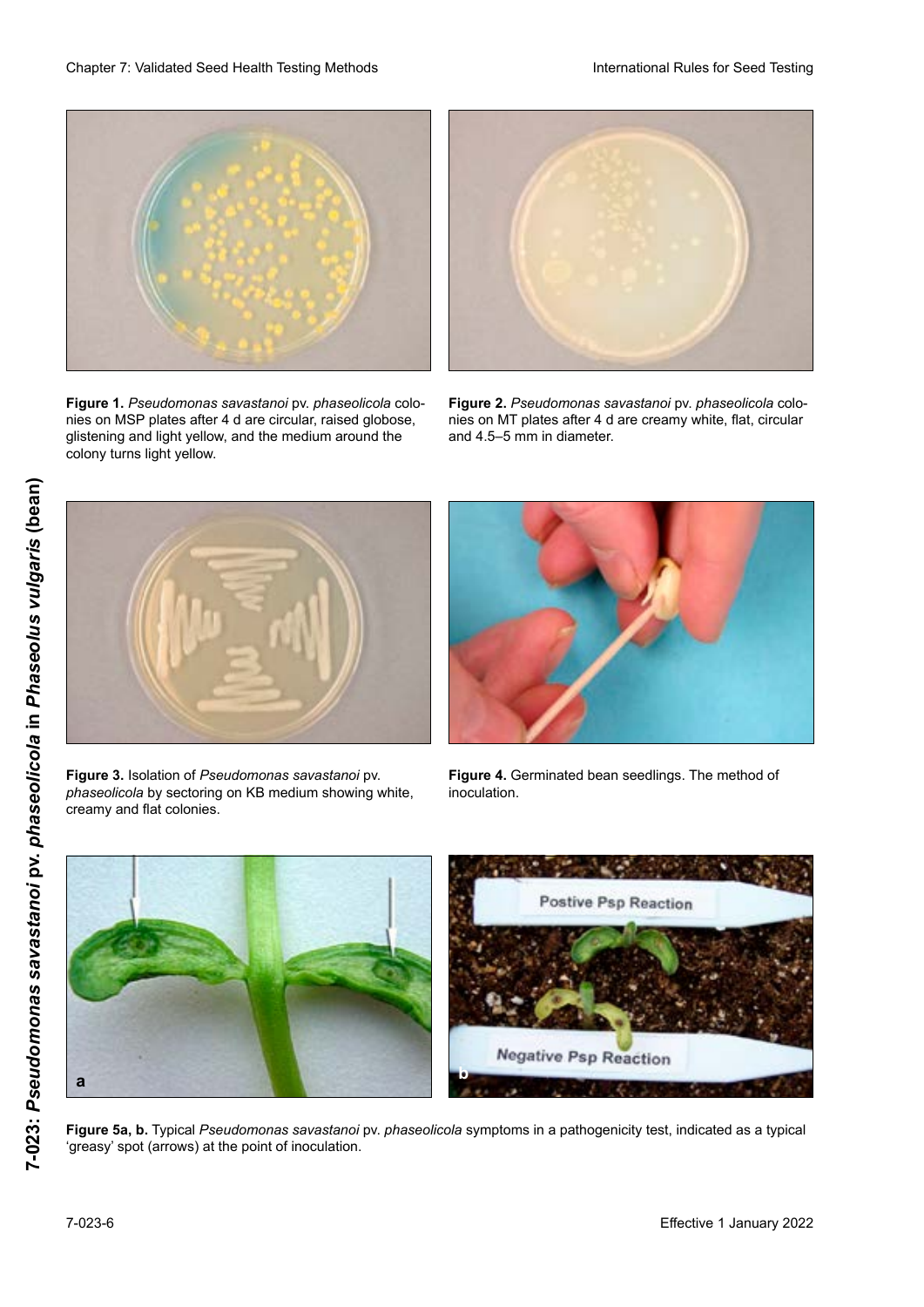- Recording of dilution plates: Record the results for all<br>dilution plates. The most accurate estimate of bactedilution plates. The most accurate estimate of bacterial numbers should be obtained from spread plates rial numbers should be obtained from spread plates<br>with total number between 30 and 300 colonies. However this may be further complicated depending on<br>the relative numbers of suspect pathogen and other the relative numbers of suspect pathogen and other colonies. In order to minimise effort, start recording with the highest dilution (most dilute) and count the<br>number of suspect and the number of other colonies number of suspect and the number of other colonies. number of suspect and the number of other colonies.<br>If the total number of colonies on a plate greatly ex-<br>ceeds 300 there is little value in trying to make a preceeds 300 there is little value in trying to make a preplicial der musical der musical der muy poco valor tratar de réaliser de réaliser de réaliser de réaliser de r<br>cise count if a more reliable count has already been obtained from a more dilute plate, in which case it été de place, in which caso ne socialiste plus diverses diverses diverses diverses diverses diverses diverses diverses as 'm' ficiente con registrar el número de colonias de m (many) if they are still separate or 'c' (confluent) if they have gun togethen. they have run together. with total number between 30 and 300 colonies. How-<br>ever this may be further complicated depending on<br>the relative numbers of suspect pathogen and other (many) if they are still separate or  $\infty$  (confluent) if they have gun to exthen International Rule To Seed Testing Compact From Compact From Compact From Compact From Compact From Compact From Compact From Compact From Compact From Compact From Compact From Compact From Compact From Compact From Comp
- lines on the base of a standard 90 mm plate (Petri  $\frac{d}{dx}$  lines on the base of a standard 90 mm plate (Petri dish) to divide it into six equal sectors. Subculture single colonies from dilution plates and make a single zigzagged streak within a single sector on the plate. zigzagged streak within a single sector on the plate.<br>Take care to leave sufficient space between each isolate to ensure the growth does not coalesce. Thus six suspect colonies can be subcultured to each sectored suspect colonies can be subcultured to each sectored<br>plate. Separate plates should be used for each sample/subsample. If the purity of subcultured isolates is ple/subsample. If the purity of subcultured isolates is<br>doubtful, they should be further streaked out on whole<br>plates.  $\mathbf{p}$ la tes. Si la pureza de los aislamientos subcultivados este aislamientos subcultivados este aislamientos este aislamientos este aislamientos este aislamientos este aislamientos este aislamientos este aislamientos **Sectored plates:** Using a laboratory marker pen draw den Isolaten ineinander wat den Isolaten in een solddoubtful, they should be further streaked out on whole plates.
- Reporting results: The result of a seed health test detected and the test method used. When reported on an ISTA Certificate, results are entered under 'Other Determinations'. Determinations'.<br>The report must indicate the number of seeds tested. should indicate the scientific name of the pathogen

In the case of a negative result (pathogen not detected in any subsample), the results must be reported as 'not<br>detected' detected'.

In the case of a positive result, the report must indicate the mean number of pathogen propagules (cfu) per seed and the number of positive subsamples out positivo de un resultado positivo, el internacionale este el internacionale este el internacionale este el internacionale este el internacionale este el internacionale este el internacionale este el internacionale este el  $\sigma$  and counterfunction propagation depending  $\rho$ ner Teilprobe nachgewiesen) müssen die Ergebnisse als "nicht nachgewiesen" berichtet werden.

## $\mathbf Q$ uality assurance

A record should be kept of the date and results of pipette<br>calibration checks. calibration checks.

It is essential that operators have received appropriate training and use automatic pipettes correctly. automáticas.

#### **Puntos críticos de control (PCC) Critical control points (CCP) Points critiques de contrôle (CCP) Critical control points (CCP)**

- $\frac{1}{2}$  isolate(s) or reference material should give single restate (s) or restrict material should give shighly colonies with typical morphology (Step 5.1). • Dilution plates prepared from positive control
- The numbers of colonies on dilution plates prepared<br>term the negative control isolate  $(a)$  or reference motors render the matrice of the control isolate(s) or reference materiom de positive control isolate (s) of reference material should be similar on both media (Step 5.1).
- Numbers of bacteria on dilution plates should be con-<br>• Numbers of bacteria on dilution plates should be consistent with the dilution (i.e. should decrease approxisistent with the diffution (i.e. should decrease<br>mately tenfold with each dilution)(Step 5.1).
- $\frac{1}{2}$  matery tentom with each diffusion (Step 3.1). debe ser consistente con la diagnosistente con la diagnosistente con la diagnosistente con la diagnosistente di as a sterility check (step  $5.1$ ). mately temold with each diffusion • I here should be no growth on different plates prepared as a sterility check (Step 5.1). • There should be no growth on dilution plates prepared<br>as a sterility check (Step 5.1).
- Due to the potential for non-pathogenic isolates to be • Due to the potential for non-pathogenic isolates to be present in seed lots together with pathogenic isolates, it is essential to subculture (Step 6.1), if present, at present in seed lots together with pathogenic isolates,<br>it is essential to subculture (Step 6.1), if present, at<br>least the minimum number of suspect colonies specified (six per subsample). Compare the appearance of least the minimum number of suspect colonies speci-<br>fied (six per subsample). Compare the appearance of<br>growth of subcultured isolates with that of positive growth of subcultured isolates with that of positive<br>controls (Step 6.4). and test all *Pseudomonas*-like subcultured isolates for pathogenicity (Step 6.5). subcultured isolates for pathogenicity (Step 6.5).<br>Positive control isolates should be included in every
- pathogèneity test (Step 7.5). • Positive control isolates should be included in every pathogenicity test (Step 7.5).
- pathogenicity test (Step 7.5).<br>The positive control isolate should give typical symptoms in pathogenicity test (Step 7.7).
- The activity units per gram of some antibiotics may vary between batches. It may be necessary to adjust the weight or volume added to ensure that the final number of units per litre of medium is consistent (MT and MSP media). tomas típicos en la prueba de patogenicidad (Paso 7.7). Medium konstant zu halten (MT und MSP-Medium).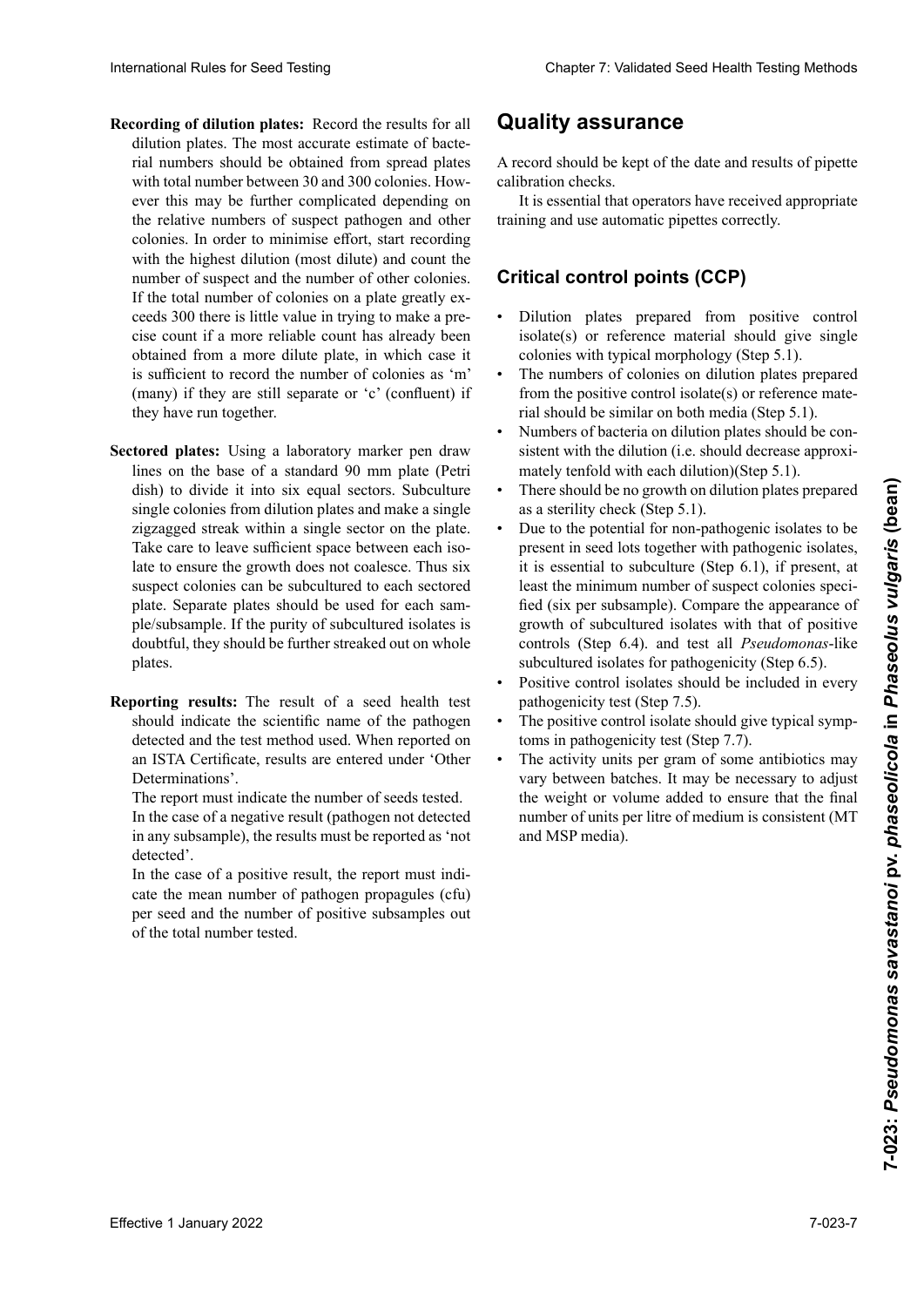## **Medios y soluciones Medien und Lösungen Milieux et solutions Media and solutions**

### **Sterile saline**

(Van Vuurde *et al*., 1989) (van Vuurde *et al.*, 1989) (van Vuurde *et al.*, 1989)

**Sodium chloride (NaCl):** 8.5 g/l **Distilled/deionised water:** 1000 ml

## **Preparación Herstellung Préparation Preparation**

- 1. Weigh out all ingredients into a suitable container.
- 2. Add 1000 ml of distilled/deionised water.
- 2. Zuga 1000 ml of distribution deromiser water.<br>3. Dissolve and dispense into final containers.
- 4. Autoclave at  $121 \degree C$  and  $15 \text{ p.s.}$  i. for  $15 \text{ min.}$
- 5. For extraction of seeds, add 0.2 ml of sterile  $T_{\text{M}}$  calculon of secus, and 0.2 hill of sterilizar por  $T_{\text{M}}$  20 esterilizar por litro de esterior por litro de esterior por litro de esterior por litro de esterior por litro de esterior por litro de esterior por  $1 \text{wcell}$ ru Caud<br>Tu  $\frac{1}{20}$  ween  $\frac{20}{10}$  per nue and autocraving.  $\frac{1}{2}$  stérilisation à la stérite Tween<sup>™</sup> 20 per litre after autoclaving.

#### **Almace Stockage Storage**

in *Phaseolus vulgaris* (bean)

Provided containers are tightly closed, sterile saline may be stored for several months before use. Si des récipients sont bien fermés, la solution saline stérile Provided containers are tightly closed, sterile saline may

#### sterilen Salzlösung für mehrere Monate möglich. **Milieu MSP Modified sucrose peptone medium**

(Mohan & Schaad, 1987)

**Sucrose:** 20.0 g  $K_2$ **HPO<sub>4</sub>:** 0.5 g  $MgSO<sub>4</sub>$  **· 7H<sub>2</sub>O:** 0.25 g **Agar:** 20.0 g **Distilled/deionised water:** 1000 ml **Cycloheximide** <sup>a</sup>: 200.0 mg **Cephalexin b:** 80.0 mg  $\textbf{Vancomycin}$  ::  $10.0 \text{ mg}$ **Cefalexina <sup>b</sup> :** 80,0 mg **Vancomicina <sup>c</sup> :** 10,0 mg Clearlier 2. Validierte Estatist (1981) (1981) (1981) (1982) (1982) (1982) (1982) (1982) (1982) (1982) (1982) (1982) (1982) (1982) (1982) (1982) (1982) (1982) (1982) (1982) (1982) (1982) (1982) (1982) (1982) (1982) (1982) **Rromothymol blue (15 Vancomycin c :** 10,0 mg Cheap 7 Voldskeit Seel Health Teatricia Hotel to the Teatricia River to the School of the Cheap Counter of the Cheap Counter of the Cheap Counter of the Cheap Counter of the Cheap Counter of the Cheap Counter of the Cheap **Proteose peptone No. 3:** 5.0 g Bromothymol blue (15 mg/ml 95 % ethanol)<sup>d</sup>: 15.0 mg Effective 1 January 2022<br> **Example 2022**<br> **Example 2022**<br> **Example 2022**<br> **Example 2022**<br> **Example 2022**<br> **Example 2022**<br> **Example 2022**<br> **Example 2022**<br> **Modified Sucrose peptone medium**<br> **Strange**<br> **Modified Sucrose pep** 

- <sup>a-d</sup> Added after autoclaving. Antibiotic amounts for guid-<br>ance only (CCP). ance only (CCP).
- ance  $\frac{\text{div}\text{curl}}{\text{div}\text{div}}$ .  $\frac{1}{4}$ des de antibióticos sólo como guía (PCC).  $B_{\text{R}}^{\text{R}}$ . Add 1 ml/l. ance  $\frac{\text{arc only}}{\text{cosh}}$ . Dissolve 2 gcycloheximide in 10 ml 70 % ethanol.
- $\Gamma$ itua 1 min.<br>Disolver 200 met control min in 10 ml 70 0/ml con  $P_{1}$ 3301 v c 000 mg c p.  $\Gamma$ ig Cycloheximid in 10 ml 70-prozentigen Ethanol  $\mu_{1,1,1}$  and  $\mu_{2,1}$  must be von  $\mu_{2,1}$  must be von  $\mu_{1,1}$  $b = \frac{100 \text{ m}}{200 \text{ kg}}$ Dissolve 800 mg cephalexin in 10 ml 70 % ethanol. b Add 1 ml/l.
- $D_1 = 1.400$  mg de cefales en 10 ml de eta $D_2 = 1.400$  metalologies en 10 ml de eta $\frac{170.00 \times 1}{1.400}$  $D$   $\overline{D}$   $\overline{D}$   $\overline{D}$   $\overline{D}$   $\overline{D}$   $\overline{D}$   $\overline{D}$   $\overline{D}$   $\overline{D}$   $\overline{D}$   $\overline{D}$   $\overline{D}$   $\overline{D}$   $\overline{D}$   $\overline{D}$   $\overline{D}$   $\overline{D}$   $\overline{D}$   $\overline{D}$   $\overline{D}$   $\overline{D}$   $\overline{D}$   $\overline{D}$   $\overline{D}$   $800$  minut.<br> $800$  cephalexin in 10 ml 70.0/ml 70.0 ml 70.0 ml 70.0 ml 70.0 ml 70.0 ml 70.0 ml 70.0 ml 70.0 ml 70.0 ml 70.0 ml 70.0 ml 70.0 ml 70.0 ml 70.0 ml 70.0 ml 70.0 ml 70.0 ml 70.0 ml 70.0 ml 70.0 ml 70.0 ml 70.0 m  $L$ isson $v_{\rm c}$  foo mg vancomychi in to mi  $100$  mg Vancouver  $100$  m  $\frac{100 \text{ H}}{100}$  mg de van die van die van die van die van die van die van die van die van die van die van die van die van die van die van die van die van die van die van die van die van die van die van die van die van Dissolve 100 mg vancomycin in 10 ml 70 % ethanol.  $A$ dd 1 mg de bleu de bromothymol dans bromothymol dans bromothymol dans bromothymol dans bromothymol dans bromothymol dans bromothymol dans bromothymol dans bromothymol dans bromothymol dans bromothymol dans bromothymol c Add 1 ml/l.
- $\frac{100 \text{ H}}{100 \text{ H}}$  $D$  issolve 150 ling oro. ethanol. Add 1 ml/l.  $L$ issonve 1 50 mg oromothymol blue m Dissolve 150 mg bromothymol blue in 10 ml 95 %. d

Filter sterilise when antibiotics are dissolved in water rather than 70 % ethanol.

Note: Nystatin can be used as an alternative for cycloheximide to control fungi. Dissolve 400 mg nystatin in 10 ml 70 % ethanol; add 1 ml to cool medium.

#### **Preparation** el azul de bromotimol, en un contenedor adecuado. Bromthymolblau in ein geeignetes Gefäß. le bleu de bromothymol dans un récipient approprié.

- 1. Weigh out all ingredients except antibiotics and bromothymol blue into a suitable container.
- 2. Add 1000 ml of distilled/deionised water.
- 1. Pred 1333 in St distinct de bleuse water.<br>3. Steam to dissolve.
- 4. Autoclave at 121 °C and 15 p.s.i. for 15 min.
- 6. Prepare antibiotic and bromothymol blue solutions.<br>6. Allege antibiotic and bromothymol blue solutions.
- $\ddot{\text{d}}$ . Allow medium to cool to approximately 50 °C  $\frac{1000 \text{ m}}{1000 \text{ m}}$ before adding antionolic and bromourymor brue burbus.<br>De alemanismo de aire y verter en placas (22 miliones)  $\mu_{\rm 6}$   $\mu_{\rm 1}$   $\mu_{\rm 1}$   $\mu_{\rm 1}$   $\mu_{\rm 1}$   $\mu_{\rm 1}$ verore adding antionolic and bromourymor brue solutions.<br>Durch den der meiden der Gießen der Gießen der Gießen der Gießen der Gießen der Gießen der Gießen der Gießen  $\frac{1}{2}$  d'antierre de la mondiale de la mondiale de la mondiale de la mondiale de la mondiale de la mondiale de la mondiale de la mondiale de la mondiale de la mondiale de la mondiale de la mondiale de la mondiale de la before adding antibiotic and bromothymol blue d'air et remplir les bonnes.<br>Décembre de 90 million de 90 million de 90 million de 90 million de 90 million de 90 million de 90 million de solutions.
- wix the and pour plates (22 ml per 90 mm plate). Platter in the motion meanum gently to a 7. Mix the molten medium gently to avoid air bubbles
- 8. Leave plates to dry in a laminar flow bench or similar before use.

#### **Almacenaje Lagerung Storage**

Store prepared plates inverted in polythene bags at  $4-8$  °C and use within 4 weeks of preparation to ensure activity of antibiotics. of antibiotics.

### **Milk Tween™ medium**

(adapted from Goszczynska & Serfontein, 1998)

**Sección A Abschnitt A CaCl2 :** 0,25 g/l **Section A Proteose peptone No. 3:** 10.0 g/l  $CaCl<sub>2</sub>: 0.25 g/l$ **Tyrosine:**  $0.\overline{5}$  g/l **Agar:** 15,0 g/l g **Agar:** 15.0 g/l **Distilled/deionised water.** 500 ml **Lait écrémé en poudre (Oxoid, Sigma ;** CCP) : 10,0 g/l

**Bection B Leche en polvo descremada (Oxoid, Sigma; PCC): Feines Milchpulver (Oxoid, Sigma; KKP):** 10,0 g **Skim milk powder (Oxoid, Sigma; CCP):** 10.0 g/l 111 1111114<br>1211 : 317 31 *Aguarda delonisca water***:** 500 ml **Destilliertes/deionisiertes Wasser:** 500 ml **Section C Distilled/deionised water:** 500 ml

**Sección C Tween™ 80:** 10,0 ml **Section C Tween™ 80:** 10,0 ml **Tween™ 80:** 10.0 ml

a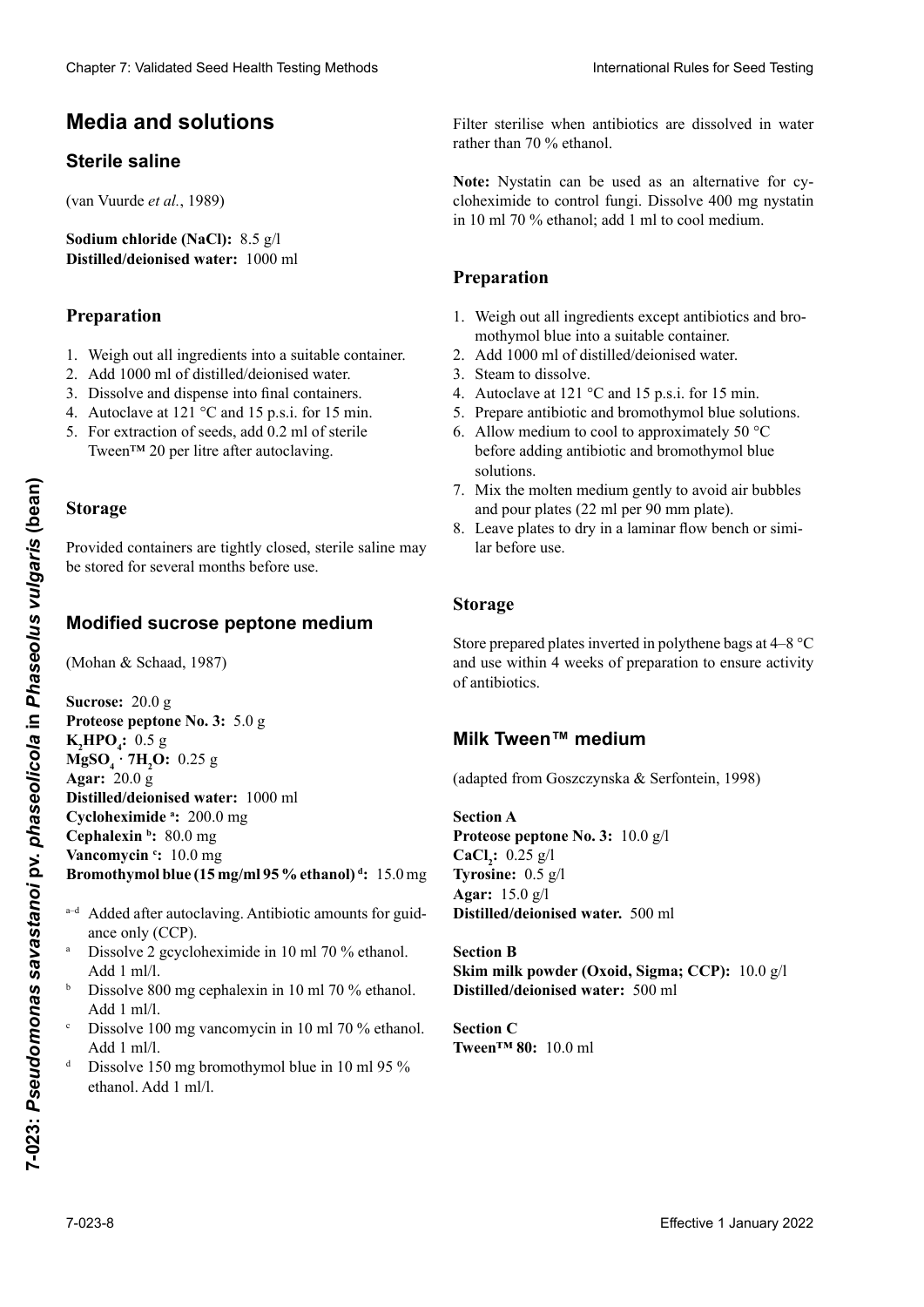**Sección D Abschnitt D Section D Section DNystatin** <sup>a</sup>: 40 mg (1 ml) **Cephalexin b**: 80 mg (1 ml) **Vancomycin** <sup>c</sup>: 10 mg (1 ml)

- a-c Added after autoclaving. Antibiotic amounts for guid-<br>ance only (CCP). ance only  $(CCP)$ .
- a Dissolve 400 mg nystatin in 10 ml 70 % ethanol. a
- b b Dissolve 800 mg cephalexin in 10 ml 70 % ethanol.<br>Dissolve 100 mg vancomycin in 10 ml 70 % ethanol.
- $\overline{\mathrm{Disc}}$  Disolver 100 mg de vancomicina en 10 ml de etanol b  $800$  mg Cephalexin in 10 ml 70 % ethanol Dissolve 100 mg vancomycin in 10 ml 70 % ethanol. c

Filter sterilise when antibiotics are dissolved in water  $E = \frac{1}{2}$ r mer stermet when the

## **Preparation**

- **Preparation**<br>**Preparation**  $\Omega_{\rm c}$  to  $\Omega_{\rm c}$  reactive de la second a energy de la second a energy de la second a energy de la second a energy de la second a energy de la second a energy de la second a energy de la second a energy de la second 1. Weigh out all ingredients in section A into a suitable container.
- 2. Add 500 ml of distilled/deionised water.
- $\overline{2}$ . Dissolve ingredients. 3. Dissolve ingredients.
- 4. In a separate container, dissolve skim milk powder in 500 ml distilled/deionised water.
- 5. Separately prepare 10 ml Tween<sup>TM</sup> 80.
- 6. Sterilise preparations from section A, skim milk solution (section B) and Tween™ 80 (section C) separately at 121 °C and 15 p.s.i. for 15 min.
- 7. After sterilisation of all components, aseptically add sterilised skim milk preparation and sterilised Tween™ 80 to sterilised ingredients in section A.
- 8. Prepare antibiotic solutions (section D).
- 9. Allow medium to cool to approximately 50 °C and add antibiotics.
- 10. Mix gently to avoid air bubbles, and pour 22 ml of mixture onto each 90 mm plate. mixture onto each 90 mm plate.<br>11. Leave plates to dry on a laminar flow bench or simi-
- lar before use.

## **Medio King's B (KB) King**'**s B (KB)-Medium Milieu King**'**s (KB)King's B (KB) medium**

(King *et al*., 1954) *al.*, (King *et al.*, 1954)

Proteose peptone No. 3: 20.0 g/l  $K_2$ **HPO<sub>4</sub>:** 1.5 g/l  $M$ **gSO<sub>4</sub>** $\cdot$  7**H**<sub>2</sub>**O:** 1.5 g/l **Glycerol:** 15.0 ml **Agar:** 15,0 g/l g **Agar :** 15,0 g/l **Agar:** 15.0 g/l **Distilled/deionised water:** 1000 ml International Rules for Seed Testing Chapter 7: Validated Seed Health Testing Schwarz<br>
Section D. The Chapter and Chapter and Chapter and Chapter and Chapter 2: Validated Seed Health Testing Chapter and Chapter and Chapte

## **Preparación Herstellung Préparation Preparation**

- 1. Weigh out all ingredients into a suitable oversize weigh out an ingredients militaries doversized container (i.e. 250 ml of medium in a 500 ml bottle container  $(1.6, 250 \text{ m})$  because the  $\alpha$  such that  $\beta$ of hask) to allow swifting of filed  $2.4111000$  de agua destilada destilada. Follamer (i.e.  $250$  fin of meaning in a  $500$  fin bound of hask) to allow swifting of medium just  $2.411122$ ertemanne von 1000 ml destilligertem distillertem distillée désire des indices de secondistillée.  $\text{constant}$  (i.e. 250 ml of medium in a 500 ml bother or flask) to allow swirling of medium just before pouring.
- $\frac{2.}{3}$  Add 1000 fm of distinct 2. Add 1000 ml of distilled/deionised water.
- $\frac{3.8 \text{ deg}}{2.4 \text{ deg}}$  because the 115 min. 2. Add 1000 m of dissolve.  $3.$  Seam to dissolve.
- 4. Autoclave at  $121^\circ$ C and 15 p.s.1. for 15 min. 4. Autoclave at  $121$  °C and 15 p.s.i. for 15 min. 4. Autoclaver à et 15 p.s.i. pendant 15 min. 4. Autoclave at 121 °C and 15 p.s.i. for 15 min.
- 5. Allow medium to cool to approximately 50 °C.
- 6. Pour plates (22 ml per 90 mm plate).
- 7. Leave plates to dry in a laminar flow bench or similar before use.

### **Storage**

Store prepared plates inverted in polythene bags at  $4-8$  °C. Prepared plates can be stored for several months provided they do not dry out. provided they do not dry out. Store prepared plates inverted in polythene bags at 4–8 °C. Prepared plates can be stored for several months provided they do not dry out.